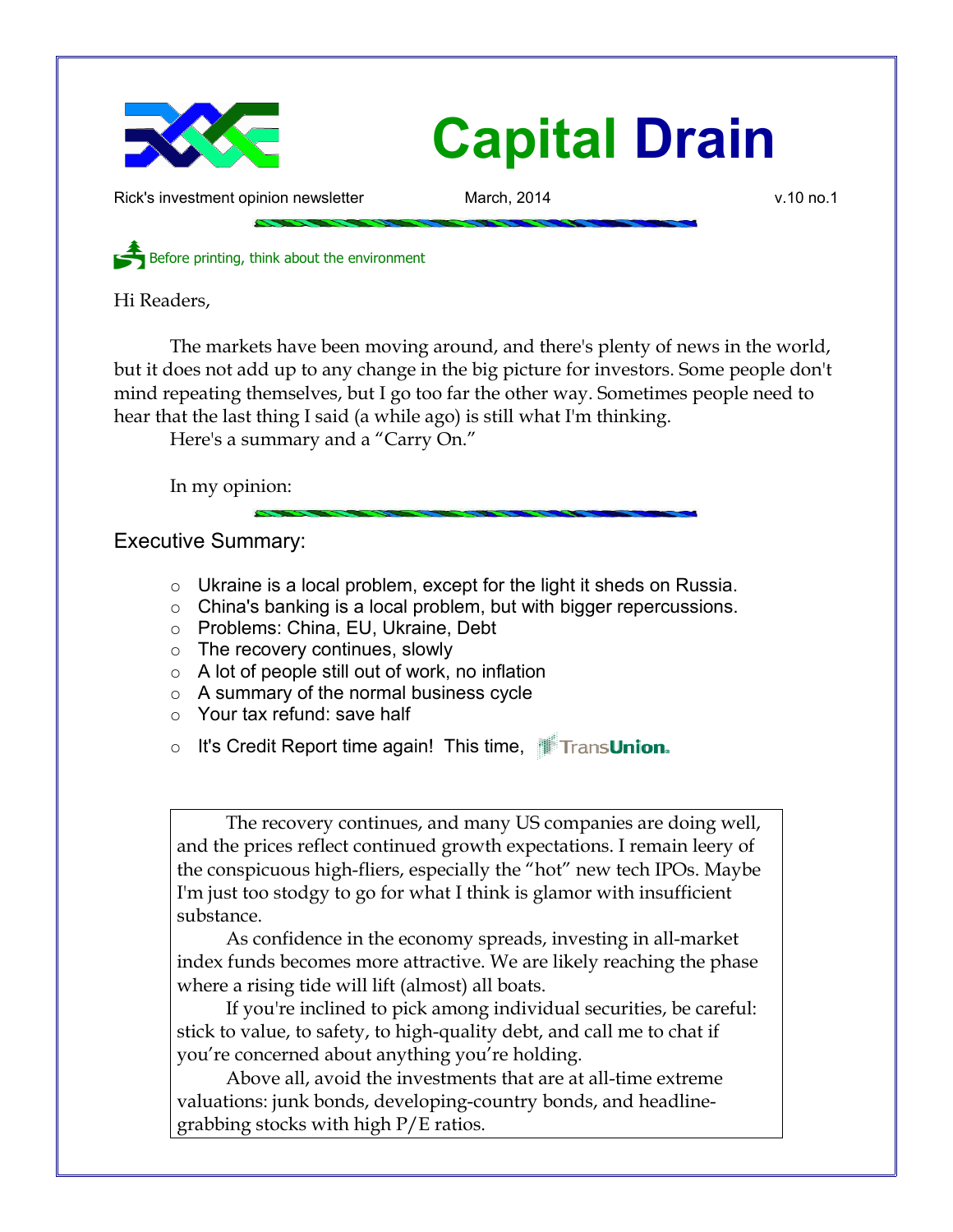## The Details:

There are certainly big historic events playing out in the world, but for long- or even medium-term investors they aren't a huge concern. To be sure, they bear watching, because something could go terribly wrong. It's not likely, though. Nor is it likely that some unexpected crisis will pop up soon. No one can see the future clearly, but we can clarify our sense of what's likely or unlikely.

The current trouble with **Ukraine**, Russia, and Crimea is certainly a big deal for Ukraine, and a huge change for Crimea, but it is unlikely to be a serious problem for the US or for world economic growth. There's a chance that Putin will push his luck too hard and provoke an armed conflict, but only a tiny chance despite the bluster.

Meanwhile in **China** there's been a huge growth in borrowing through nonregulated trusts and other "shadow bank" financiers. This could be as dangerous for China as it was for the US, but China has the advantage of having seen it happen here starting in 2007. They don't need to debate whether to deflate the bubble, they know. They also don't have to convince any free-market fanatics in their power structure that government is an appropriate actor in the economy. In China, there isn't such a big distinction between the government and the economy.

They may well have a slowdown in their growth. They could conceivably have a recession. They are very unlikely to have a crash. If they have a recession, it would not be so bad for US investors; we don't sell that much to them, relatively speaking.

You remember the BRICs: the four big fast-growing countries that were expected to power international growth. Brazil, Russia, India, and China were therefore expected to be very important markets for companies to enter, and for investors.

That list has split into two sub-groups.

Brazil and India have shown bursts of very good growth, but some slowdowns. Some pundits consider them disappointments, but I disagree. Good growth mostly, in a functioning democracy with a reasonably impartial court system, is what we should be looking for. Those are the good long-term investments.

That leaves Russia and China.

Russia is the biggest loser. When it was riding high, it was on oil wealth, which is now decreasing. The population is shrinking and unhappy that their standard of living has stopped increasing. The government internally is an oligarchic kleptocracy in which local and foreign companies are at the mercy of courts controlled by a few powerful (if sometimes competing) factions. The government externally is busily overcompensating for its historic inferiority complex. This is not a good scenario for investing.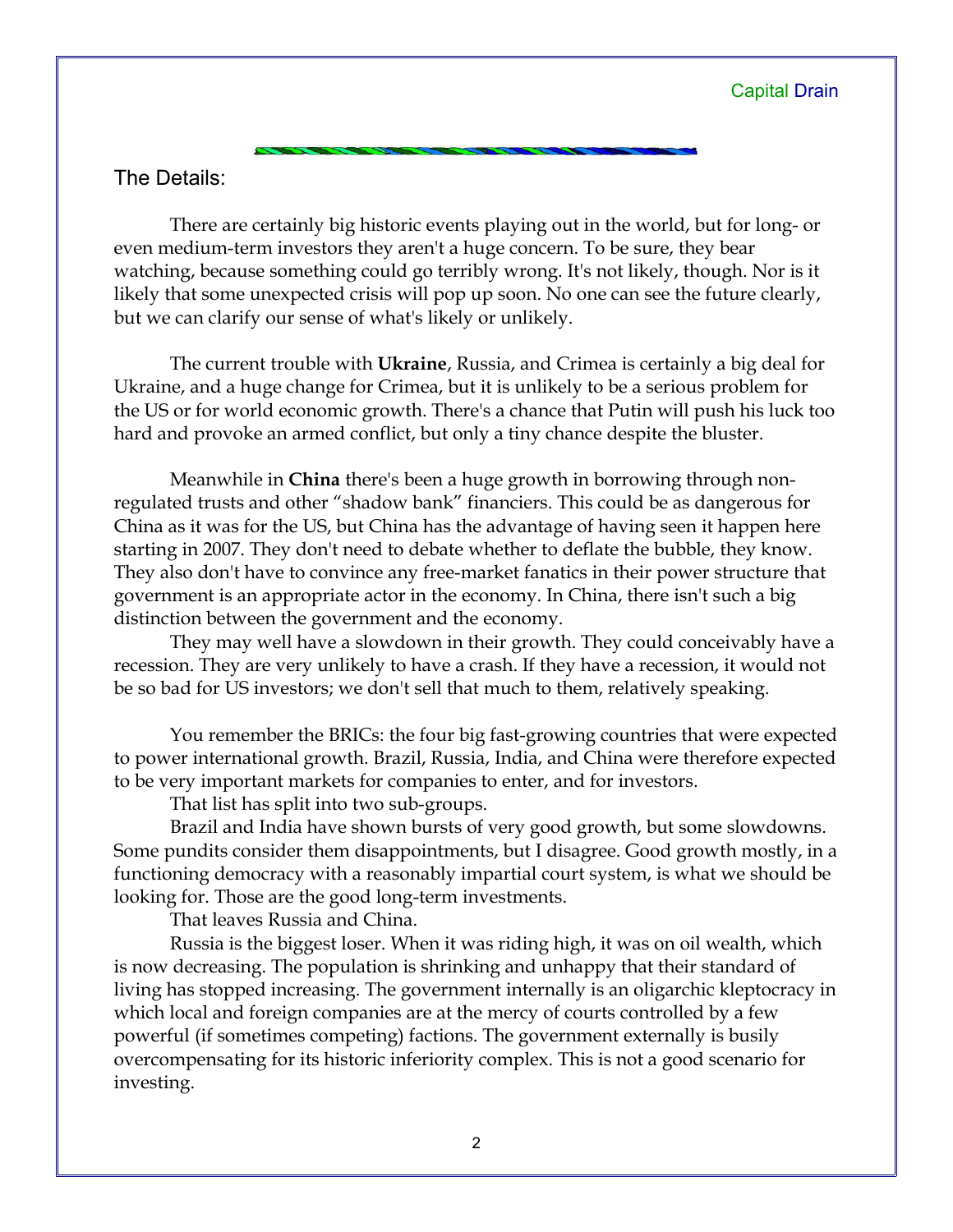China will likely keep growing, but the government throws its weight behind local companies at the expense of foreign ones. Many of the local companies are government-owned, creating a huge conflict of interest. One aspect of what they call their "Capitalism with Chinese Characteristics" is that building and investment decisions aren't always based on actual market needs, so their profitability or even their ability to pay back loans is suspect. In many ways, investment decisions there are less like business and more like government departments fighting over control of a budget pie-- because that's what they are.

That's why many international businesses are cutting back or leaving. China is certainly a huge market, with a growing middle class, just the stuff of opportunity for workers and business growth. Unfortunately, the legal, regulatory, and competitive environment make profits too unpredictable at best.

In the bigger picture, economies are growing slowly around the world. We are still recovering from the enormous disruption of the banking crisis and the deep recession it spawned. There is progress in every region, but it is slow.

The **European Union** in particular is still hamstrung by its leaders' insistence on fiscal austerity, meaning crushing the economy as a side effect of holding down government **debt**. Government debt can be excessive and harmful, to be sure. A recession is not the time to focus primarily on debt, though. Judicious spending programs can get people back to work, improving everyone's lives and the GDP, and decreasing government debt by increasing revenue.

For us as US investors, there is no reason to go abroad yet. Our recovery is relatively strong, and slow and steady is winning the race.

I'm still fully invested in the stock market. As I described before, I sold the Chevron shares that I've had since 2010. The other stocks, including the ones I added last June (2013), I still have and I don't see any reason to get rid of them. They're rising with the market, and paying healthy dividends.

Since the banking crisis burst upon us and the Federal Reserve started supplying extraordinary amounts of available loans to banks, people have been worried that we



#### **US Treasury Yield Curve**

would find ourselves with either **hyperinflation or new investment bubbles**.

First off, inflation in the real world of goods and services has been falling. That's not surprising. Many people are still out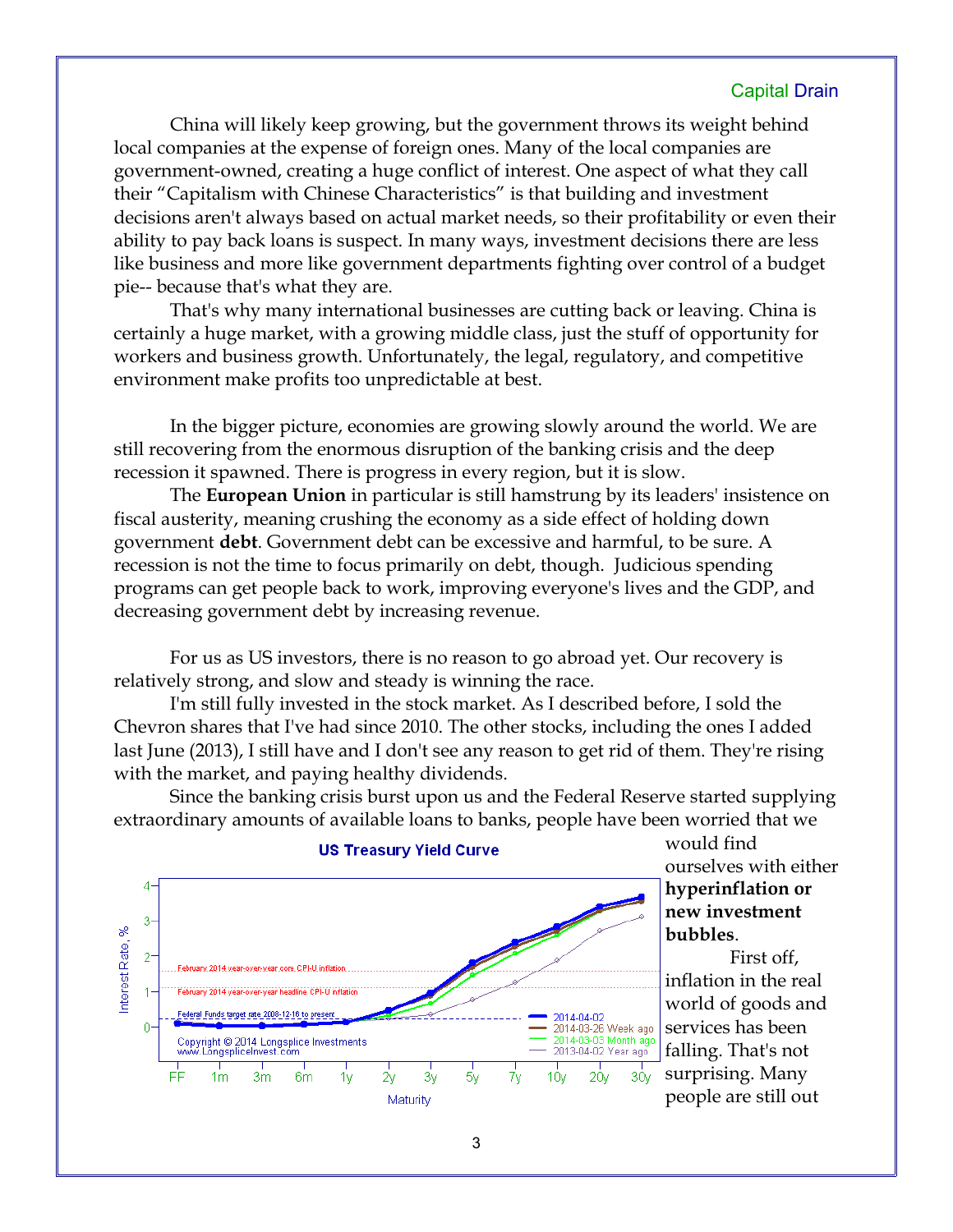of work, or underemployed, or retired far earlier than they'd intended. These people don't have much money, so they're surely not going to drive up prices with their spending.



I don't think we'll see inflation really pick up until unemployment is much lower, including after the people who have dropped out of the labor force (quit looking, or retired earlier than they wanted to) are back in jobs.

That's a lot of people, a huge number compared to previous recessions. Until most of those people are comfortably back to bringing home paychecks, we won't see real-world inflation.

I've specifically said goods and services (real-world) inflation, because there is another kind-- asset inflation. That was what we had in the few years before 2007, when consumer inflation was low but real estate prices were rocketing up. Similarly, before the tech bust, it was only stock prices which were rising, not butter and eggs.

We still don't know whether all the bank bailout money from the Fed these past seven years has created a dangerous investment bubble, or where. Some argue the banks (and big investment companies) have put all the money in overseas stocks, or US housing, or US stocks, or stockpiles of oil and metals, or currency speculation.

Certainly, some of the Fed's stimulus has gone to each of those places. We don't know which assets will drop and by how much. We'll see, and I'll certainly be watching closely.

The asset I'm least worried about still is US stocks. Markets can take little tumbles any time for no reason, as they did this past January. None the less, I think the US economy has a lot of room to grow, and the forces to create that growth are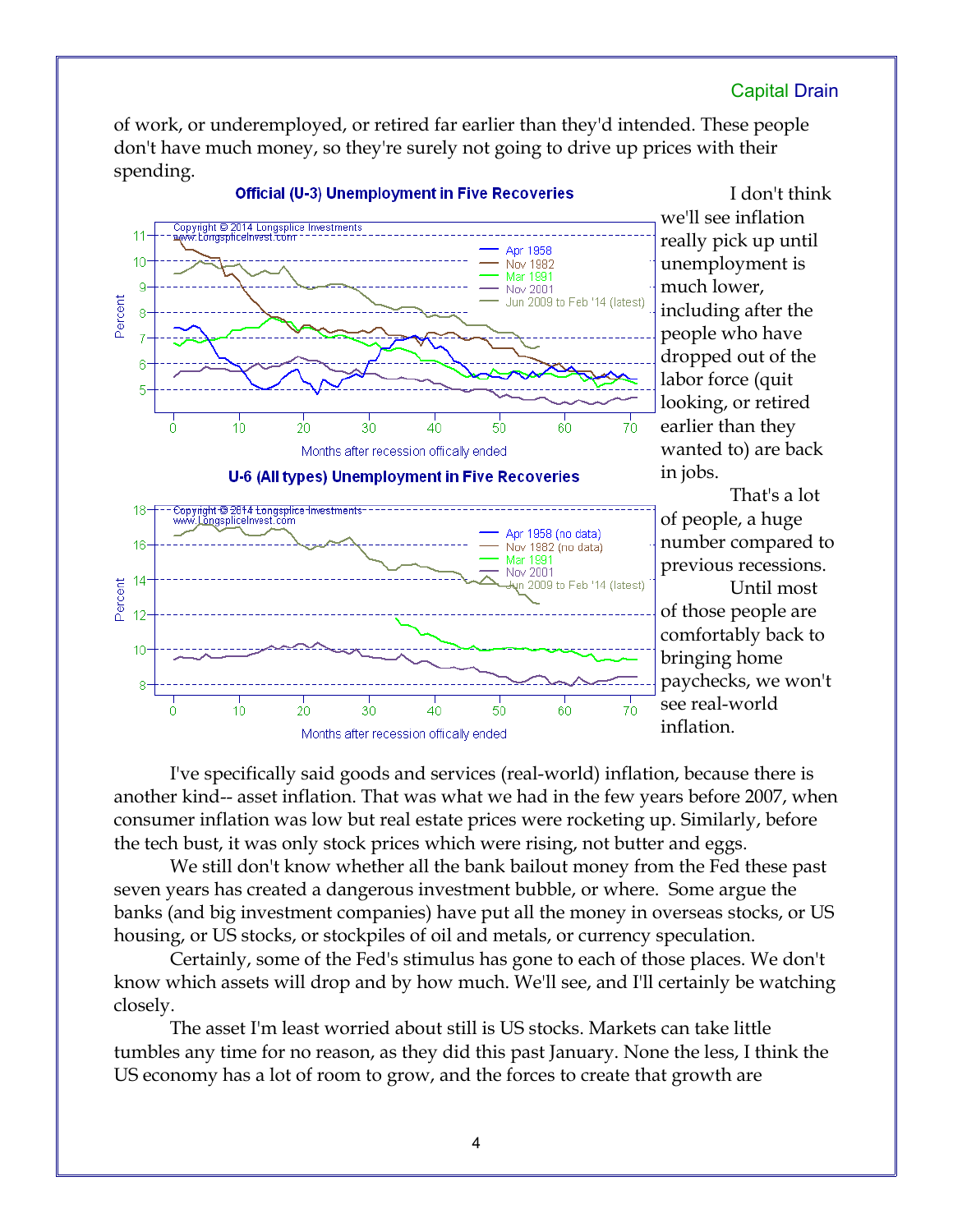working. In general, that will boost company earnings, which in general will increase company stock prices.

The normal **business cycle** would have growth continue until consumer and business demand strains the production capacity of companies and the supply of available labor, causing inflation. The Fed then starts raising interest rates, which slows the economy down.

In the Treasury Yield chart on page 3, you can see that mid-term interest rates are starting to rise a little based on the Fed's intention to stop their special increases in the money supply (QE). Even with that gone, the overnight Federal Funds rate is set between 0 and 0.25%, rates lower than most investment professionals though they'd ever see in their lives. Long story short, it will be a long time before the Fed's rising interest rates will become a normal type of brake on the economic growth rate.

Jumping to another topic, April  $15<sup>th</sup>$ , the due date for US individual income taxes, is coming up soon, and an interesting psychological phenomenon, and an opportunity.

Most working people have some tax pre-paid ("withheld") from each paycheck throughout the year. Most people have somewhat too much withheld, and get a refund of some of that pre-paid tax.

Generally people don't mind the pre-payment, even though it's really an interest-free loan to the IRS, because they hate having to write a special check to the IRS in April, and because it feels good to get a refund. It feels like good luck has showered a bonus on them. For many American workers, their tax refund is the biggest single check they get in the year, and certainly the biggest that hasn't already been budgeted for other things.

There's the opportunity: **Save half**.

Just half, I don't want to be a Scrooge and prevent you from enjoying your feeling of enjoying finding money that you didn't know you had. By all means, treat yourself to something with half the refund. But save the other half. Put half the money in long-term savings before it becomes real to you, before your imagination gets a chance to make a list of ways to spend it. That extra bit of saving each year will give you a valuable safety net against bad fortune, or more money to enjoy when you retire.

This is important. It's **Credit Check** time again. I sincerely hope that my regular reminders and simplified instructions are helping you to check your credit report regularly.

With all the ID theft and fraud happening today, checking your Credit Report is a free way to assure that nothing is being done to you. Once per year per Credit Agency, you're allowed to get a free copy of your Credit Report, quickly, online. Do it now!